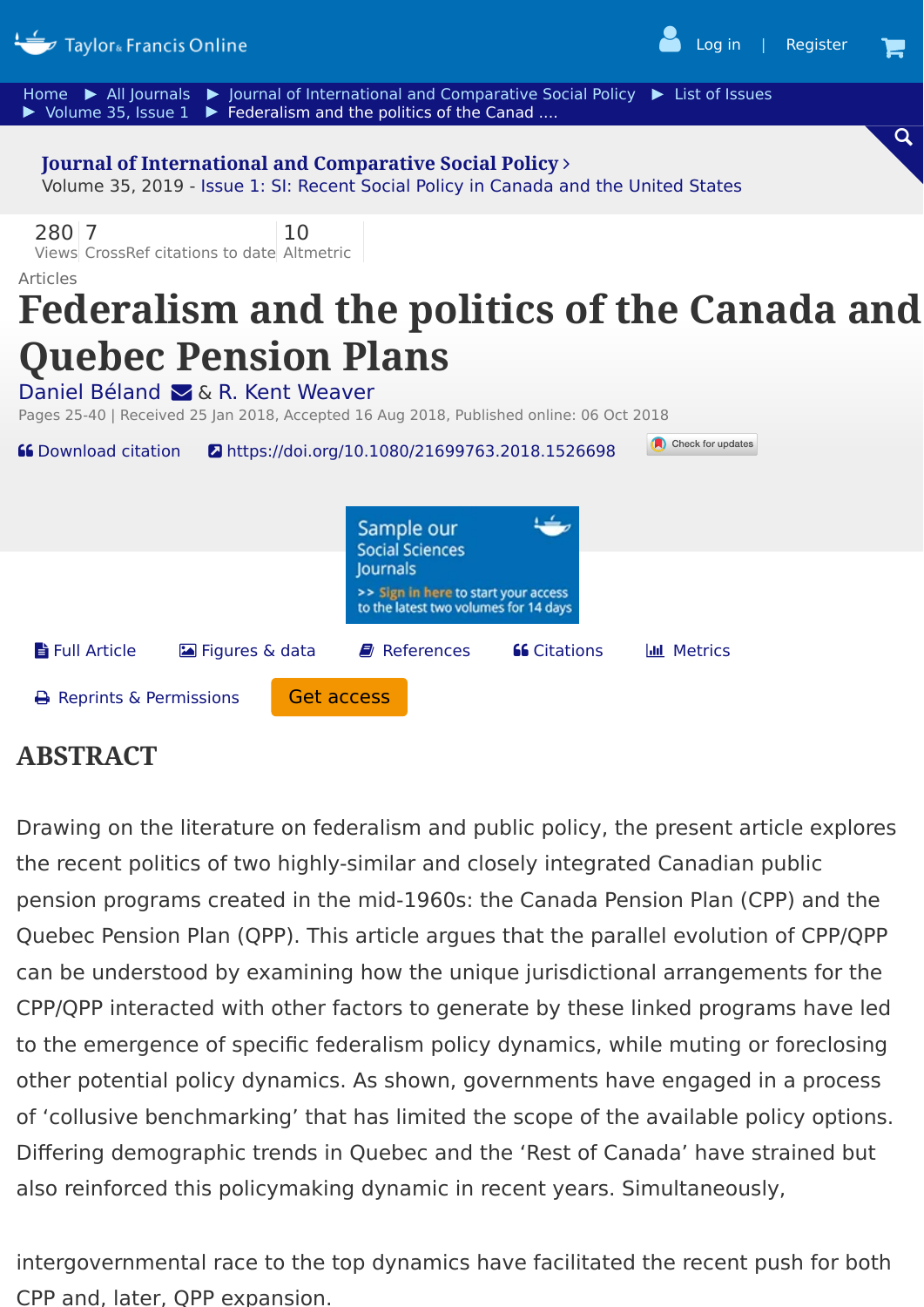

## **Acknowledgement**

, , Q p

A previous version of this paper was presented in March 2018 at the Toronto Public Policy and Governance Workshop (University of Toronto). The authors thank the participants, as well as Rachel Hatcher, Patrik Marier, Alex Waddan, and the anonymous reviewers for their comments and suggestions. Daniel Béland acknowledges support from the Canada Research Chairs Program.

# **Disclosure Statement**

No potential conflict of interest was reported by the authors.

### **Notes on contributors**

Daniel Béland holds the Canada Research Chair in Public Policy at the Johnson Shoyama Graduate School of Public Policy. In January 2019, he will become Professor of Political Science and Director of the McGill Institute for the Study of Canada at McGill University.

R. Kent Weaver is Professor of Public Policy and Government at Georgetown University and Senior Fellow in Governance Studies at The Brookings Institution.

<span id="page-1-0"></span>